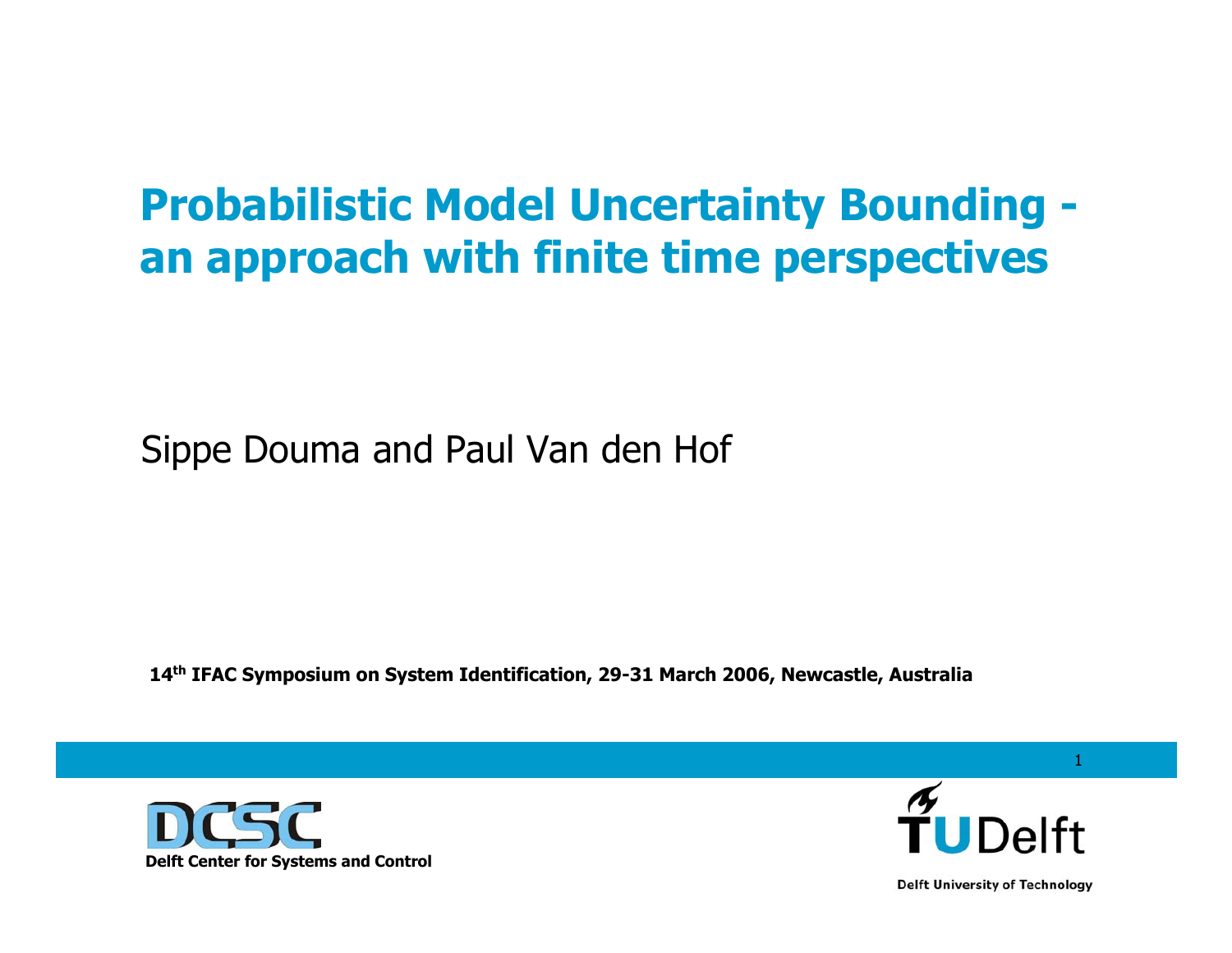# **Uncertainty bounding in PE identification**

- 1. Analyse statistical properties of estimator through its pdf  $p_{\theta}(\theta)$
- 2. Under (asymptotic) assumptions and no bias  $p_{\boldsymbol{\theta}}(\theta) \sim \mathcal{N}(\theta_0, P/N)$ with an analytical expression for covariance matrix  $P$
- 3. For a given single realization  $\widehat{\theta}_N$  determine a set of  $\theta$ for which, within a probability level of  $\alpha\%,$  holds that

 $\widehat{\theta}_N \in \mathcal{N}(\theta, P/N)$ 

4. This set is identical to the set of  $\,\theta$  that forms an  $\alpha\%$  probability set of the pdf



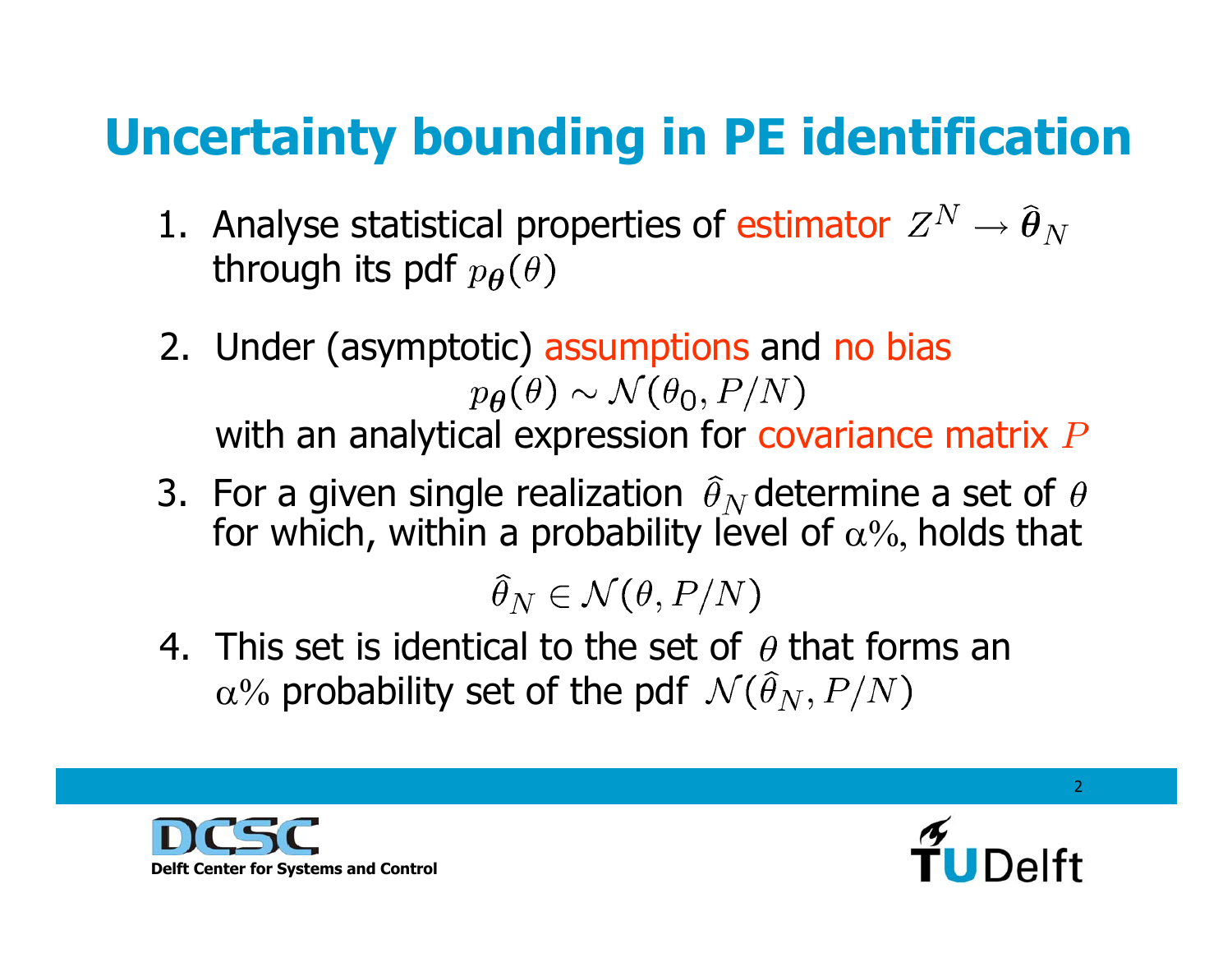

$$
\theta_0 \in \left\{ \theta \mid (\theta - \widehat{\theta}_N)P^{-1}(\theta - \widehat{\theta}_N) \leq c_{\chi}(\alpha, n)/N \right\} \quad \text{w.p.} \quad \alpha
$$



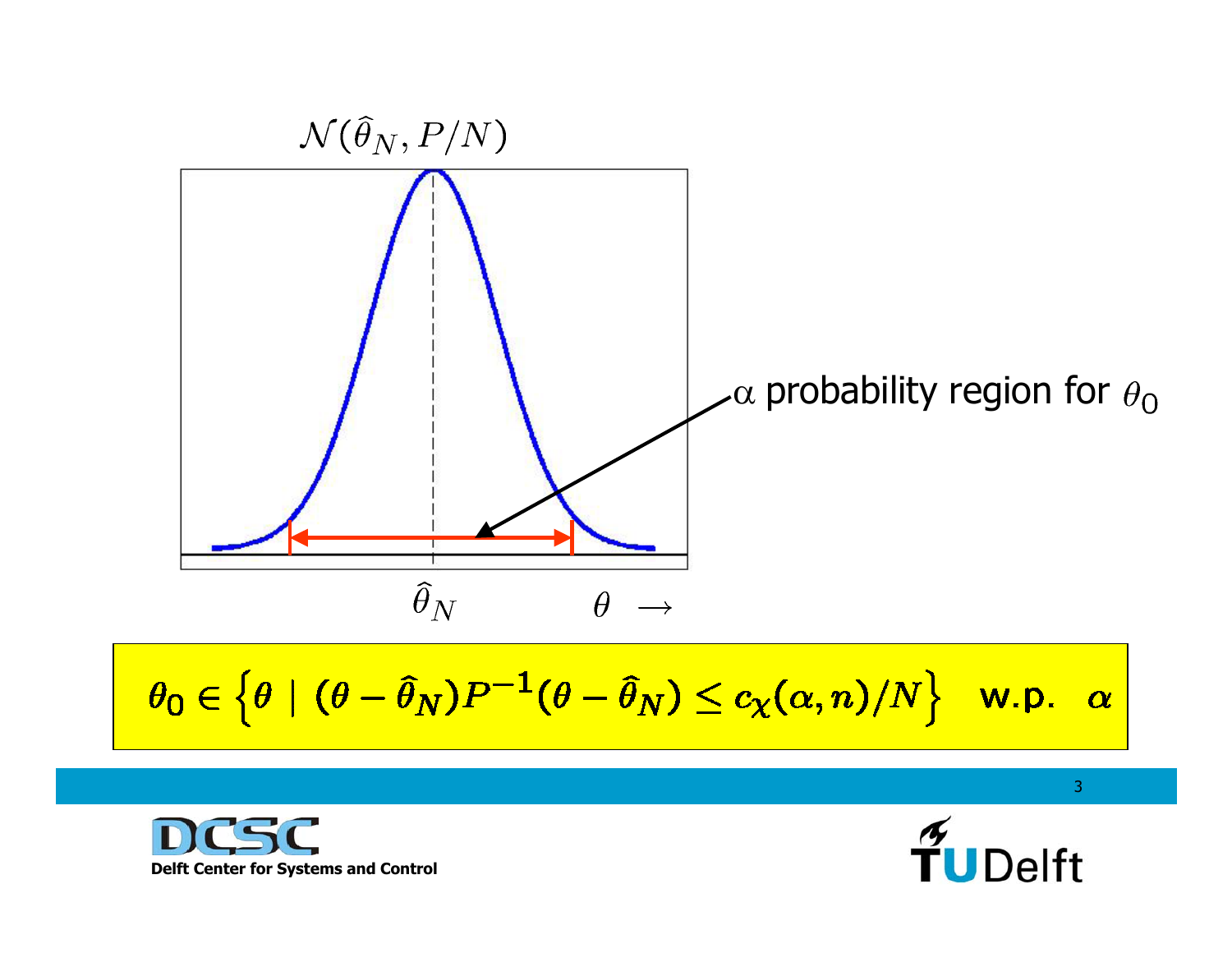- Approximations have to be made for obtaining computable expressions:
	- Employing asymptotic Gaussian distribution of pdf
	- Assumption  $\mathcal{S} \in \mathcal{M}$  (no bias)
	- Obtaining  $P$  through Taylor approximation (OE/BJ)
	- Replacing covariance matrix  $P$  by estimate

## **The message**

• *Estimator* statistics are not *necessary* for obtaining probabilistic parameter uncertainty regions; There are alternatives with attractive properties



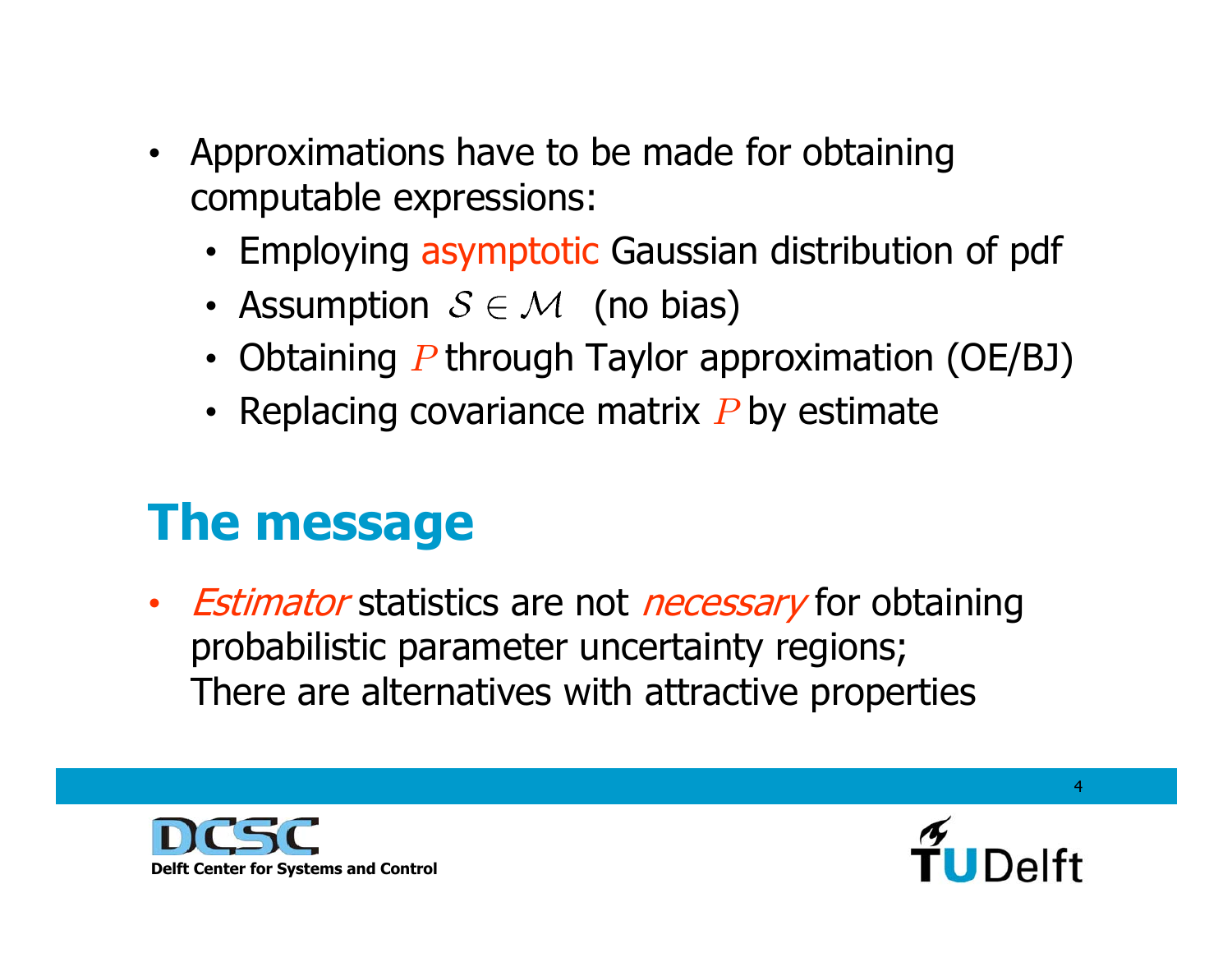### **Contents**

- •Example for illustration
- •Uncertainty bounding in ARX models
- •Extension towards finite time (?)
- •Summary



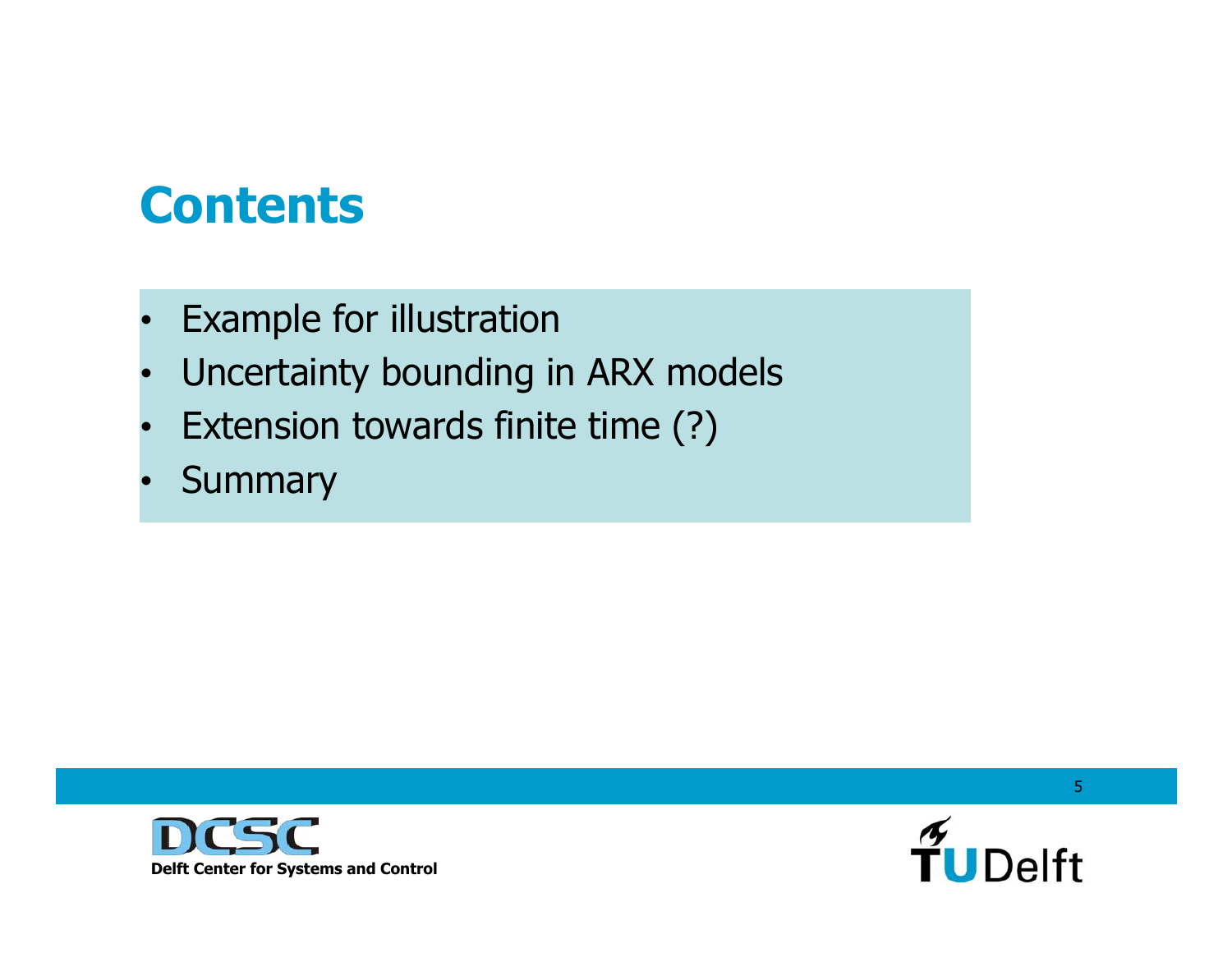### **Example**

Data generating system:  $y = \theta_0 x_1 + x_2$  $x_2 \in \mathcal{N}(0,2)$ ;  $x_1$  correlated with  $x_2$ ; 1 data point  $(x_1, y)$ Estimator:  $\theta = y/x_1 = \theta_0 + x_2/x_1$ pdf of  $\theta$  is very hard to analyze However:  $x_1(\theta - \theta_0) = x_2 \in \mathcal{N}(0, 2)$ After one experiment we have realizations:  $x_1$ ,  $\hat{\theta}$  of  $x_1$ ,  $\theta$ Then  $x_1(\hat{\theta} - \theta_0)$  is a realization of  $x_2 \in \mathcal{N}(0, 2)$ . Based on test statistic  $x_1(\hat{\theta} - \tilde{\theta})$  we select all  $\tilde{\theta}$  that are within the  $\alpha$ -probability level of  $x_2$ :



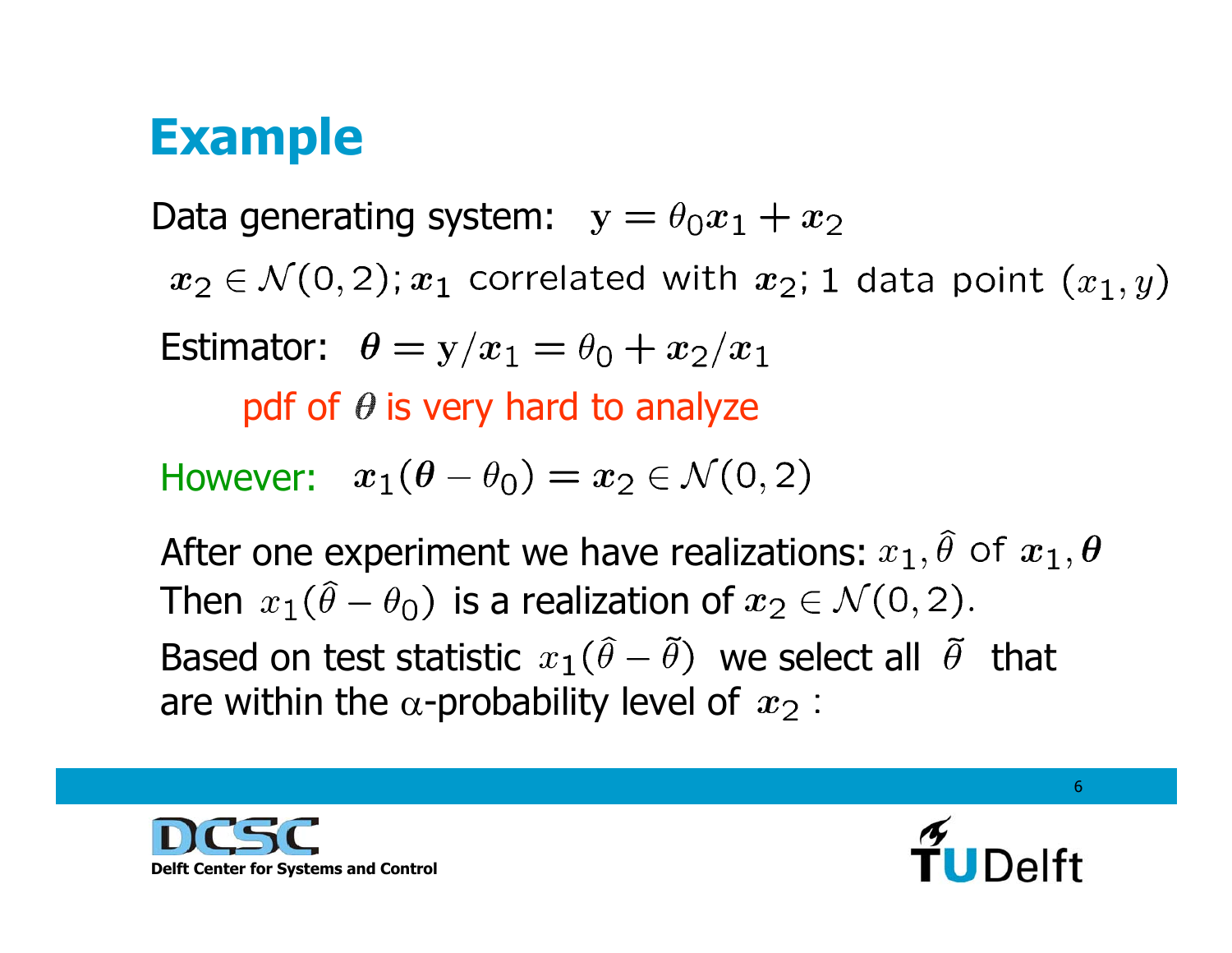$$
\theta_0 \in \left\{\theta \mid (\hat{\theta} - \theta)x_1^2(\hat{\theta} - \theta) \le 2c_{\chi}(\alpha, 1)\right\} \quad \text{w.p.} \quad \alpha
$$

Probabilistic parameter bounding without pdf of estimator

Employ statistical properties of random variable

$$
x_1(\theta - \theta_0) = x_2 \in \mathcal{N}(0,2)
$$

rather than those of

$$
\boldsymbol{\theta} - \theta_0
$$

#### Benefit  $=$  simplicity of expression / analysis



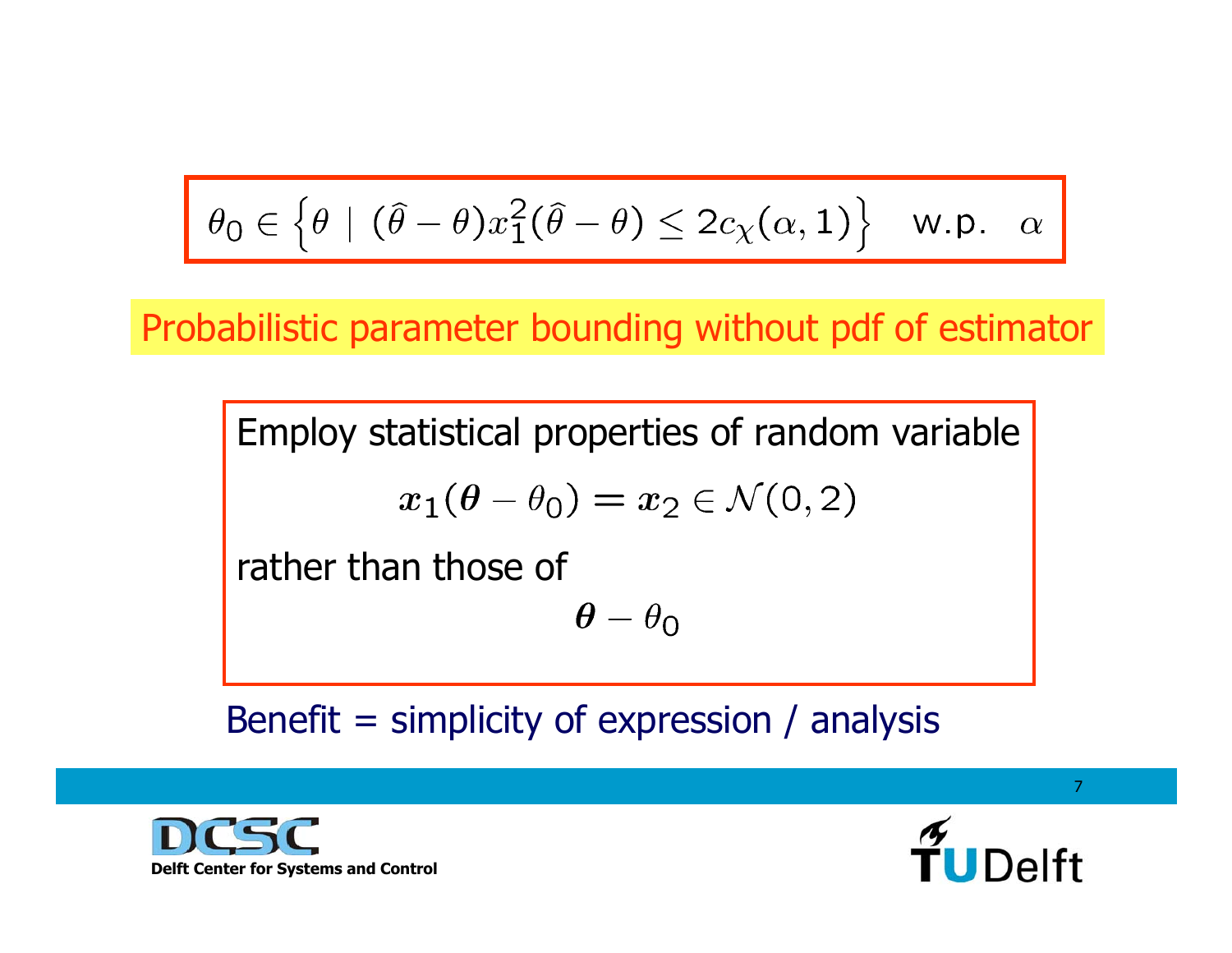### Issue in i/o dynamical systems:



Question whether to consider measured input u as deterministic or stochastic in variance analysis of estimator

Prior or posterior variance

### However, the issue goes beyond the role of u, and also incorporates the role of y.



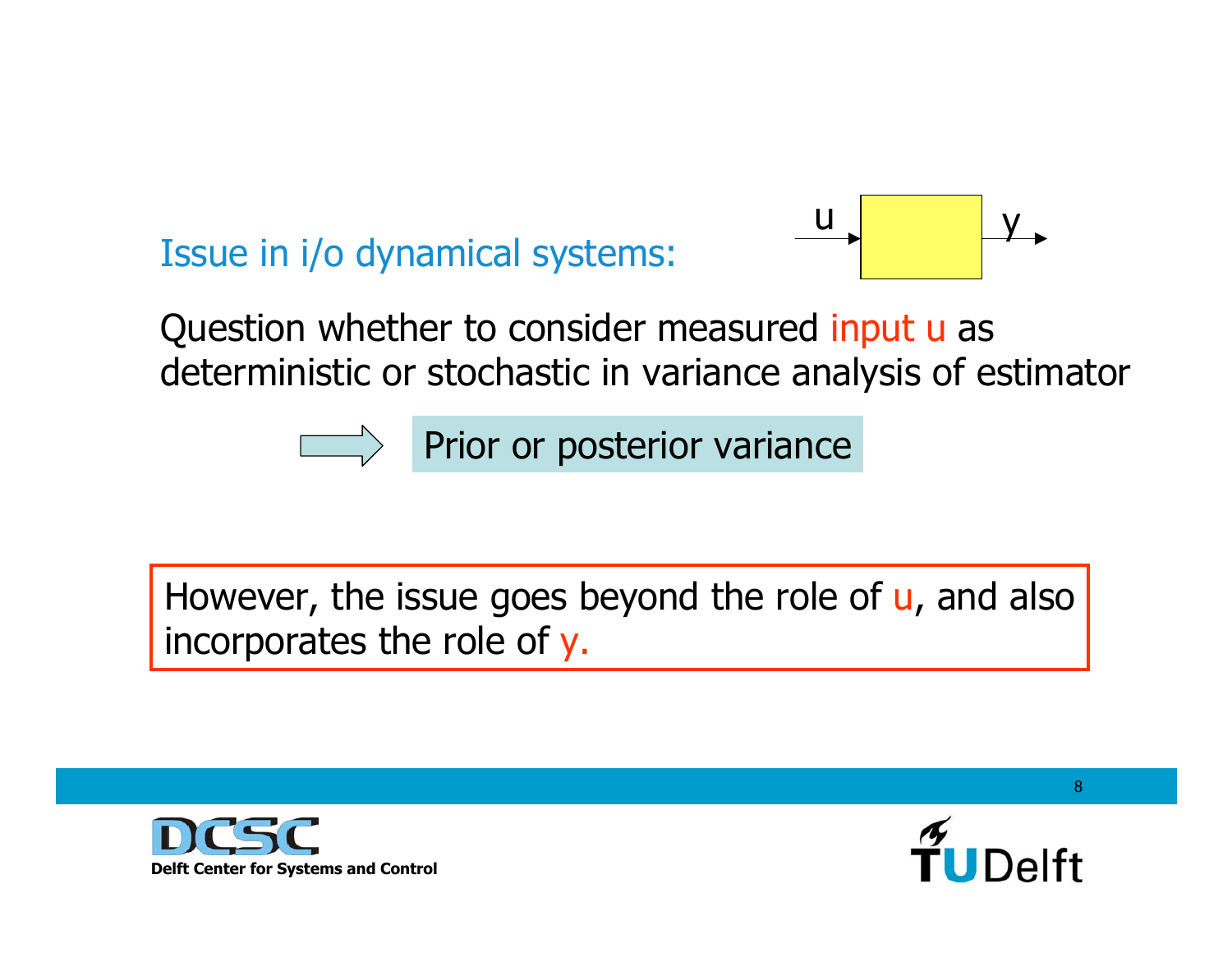## **Uncertainty bounding in ARX models**

$$
\widehat{y}(t|t-1;\theta) = \varphi^T(t)\theta
$$

With  
\n
$$
\Phi = \begin{pmatrix} \varphi^T(1) \\ \vdots \\ \varphi^T(N) \end{pmatrix} \text{ and } \mathbf{y} = [y(1) \cdots y(N)]^T
$$
\n
$$
\widehat{\theta}_N = (\Phi^T \Phi)^{-1} \Phi^T \mathbf{y}
$$

If  $\mathcal{S}\in\mathcal{M}$  :

$$
\hat{\theta}_N - \theta_0 = (\Phi^T \Phi)^{-1} \Phi^T e
$$



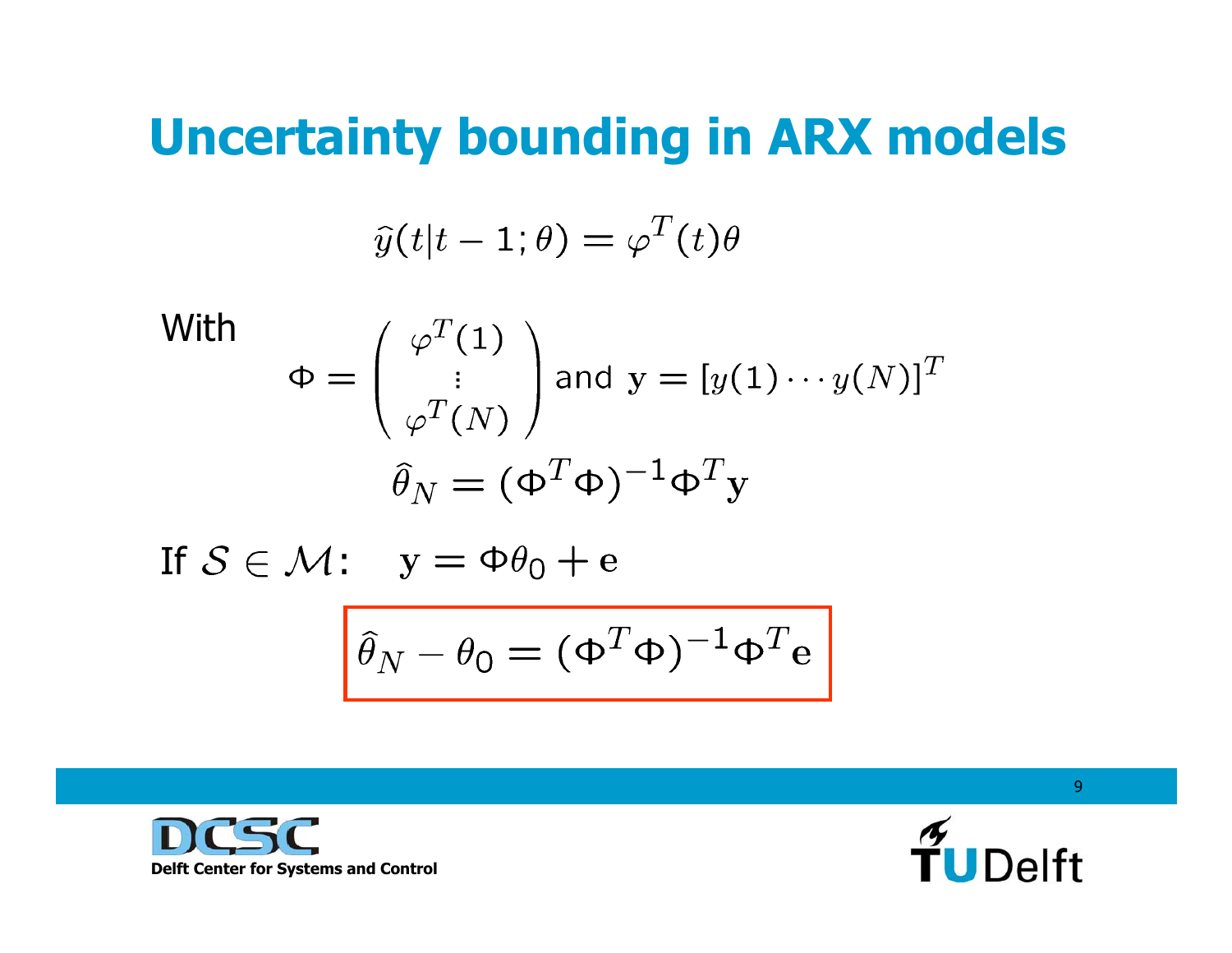# **ARX modelling**

$$
\text{If } \mathcal{S} \in \mathcal{M} \colon \widehat{\theta}_N - \theta_0 = (\Phi^T \Phi)^{-1} \Phi^T \mathbf{e}
$$

Model uncertainty bounding requires:

- (asymptotic) normality of
- Replacement of  $P_{arx}$  :

$$
P_{arx} = (\mathbb{E}[\frac{1}{N} \Phi^T \Phi])^{-1} \cdot \sigma_e^2
$$

by an estimate  $\widehat{P}_{arr}$ 

$$
\widehat{P}_{arr} = (\frac{1}{N} \Phi^T \Phi)^{-1} \widehat{\sigma}_e^2
$$

leading to ellipsoid determined by  $P_{arr}$ 



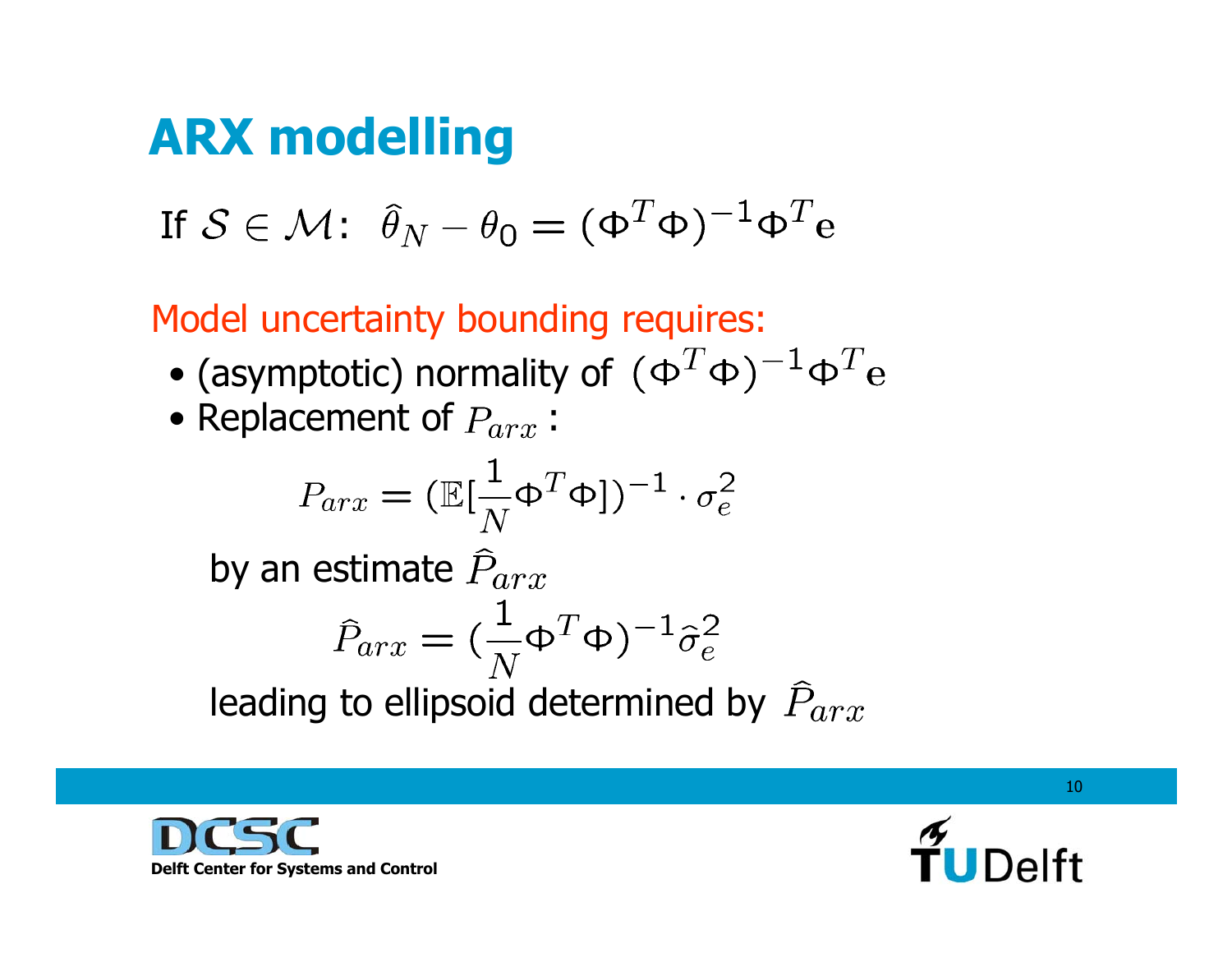### **Alternative**

$$
\hat{\theta}_N - \theta_0 = (\Phi^T \Phi)^{-1} \Phi^T e
$$

$$
\frac{1}{\sqrt{N}} \Phi^T \Phi (\hat{\theta}_N - \theta_0) = \frac{1}{\sqrt{N}} \Phi^T e.
$$

### Model uncertainty bounding requires:

- (asymptotic) normality of  $\frac{1}{\sqrt{2}} \Phi^T e$  with covariance  $Q$
- Replacement of

 $\frac{1}{N} \Phi^T \Phi \hat{\sigma}_e^2$ 

by an estimate

leading to ellipsoid determined by  $\hat{P}_{arx,n} = (\frac{1}{N} \Phi^T \Phi)^{-1} \hat{\sigma}_e^2$ 

Same as before but conditions are relaxed



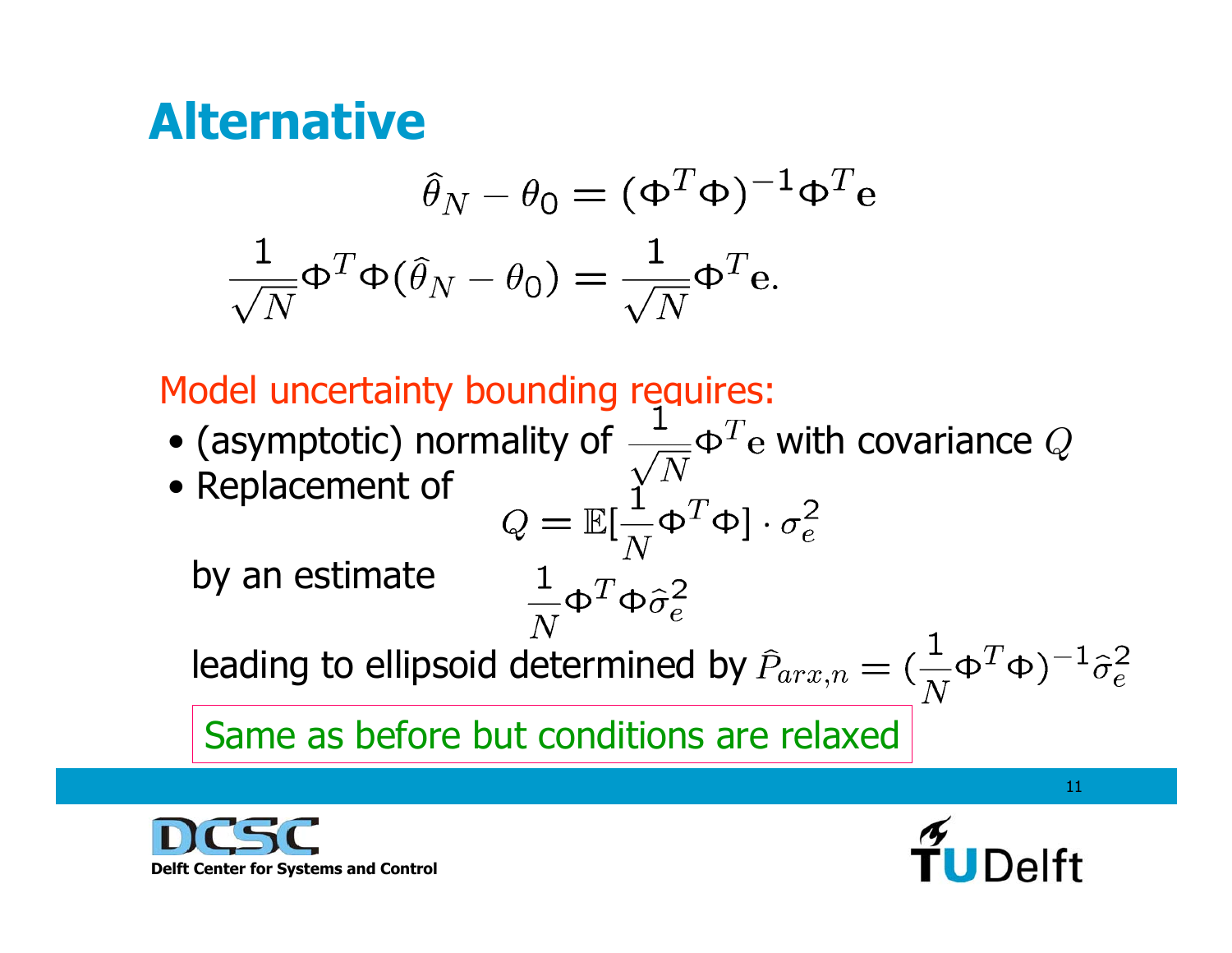# **ARX modelling**

Note that in its implemented form, using

$$
\widehat{P}_{arr,n} = (\frac{1}{N}\mathsf{\Phi}^T\mathsf{\Phi})^{-1}\widehat{\sigma}_e^2
$$

result is related to likelihood method, determined by

$$
\left\{\theta\,\mid\,V_N(\theta)-V_N(\widehat\theta_N)\le c_\chi(\alpha,n)/N\right\}
$$

### level sets of cost function

(Donaldson & Schnabel, 1987)



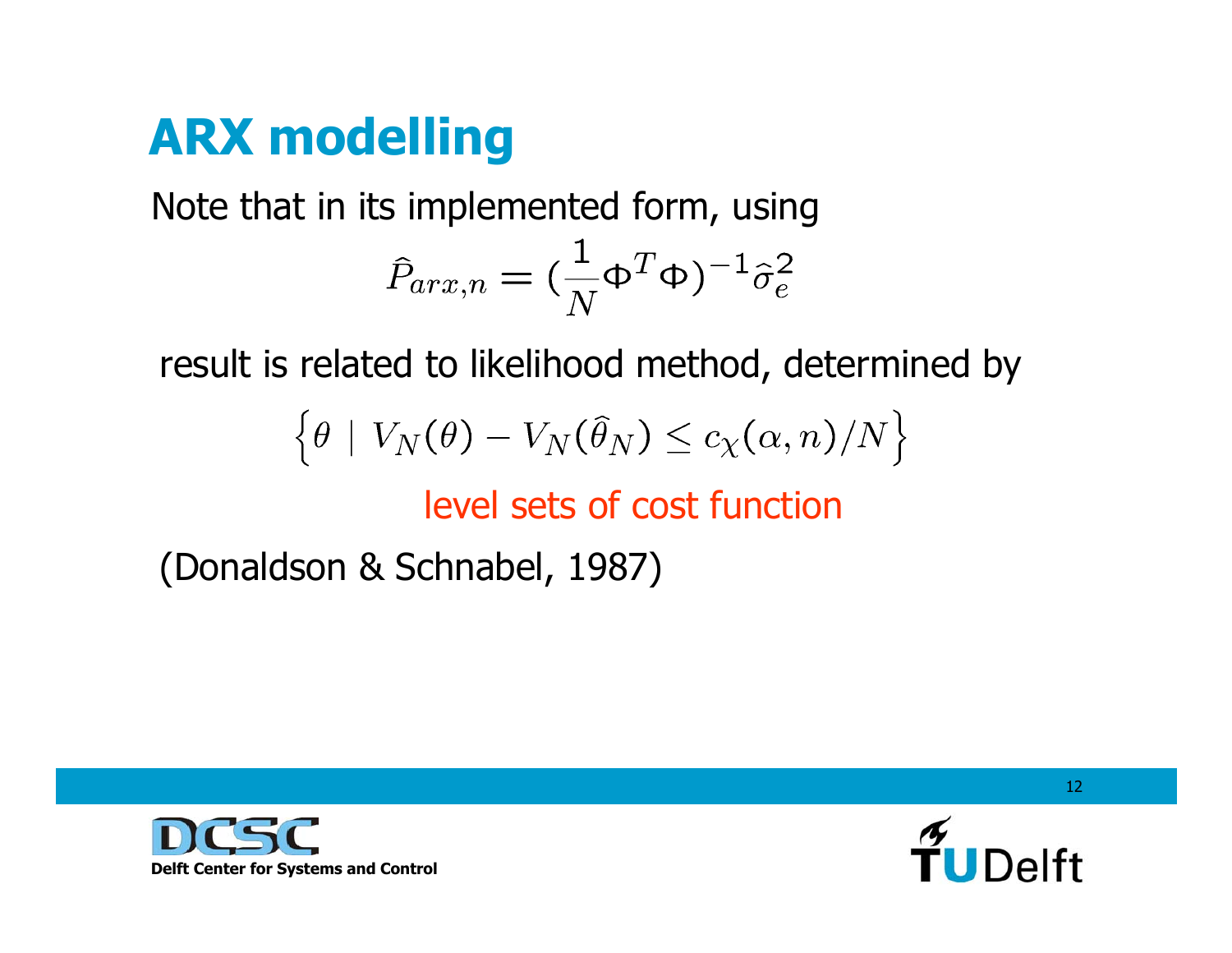### **Conclusion**

Classical results with  $P_{arr}$  approximated by sample estimates, requires  $\frac{1}{\sqrt{N}}\mathbf{\Phi}^T\mathbf{e}$ to become (asymptotically) Gaussian rather than  $(\Phi^T \Phi)^{-1} \Phi^T \mathbf{e}$ 

**Benefit:** relaxation of conditions for normality



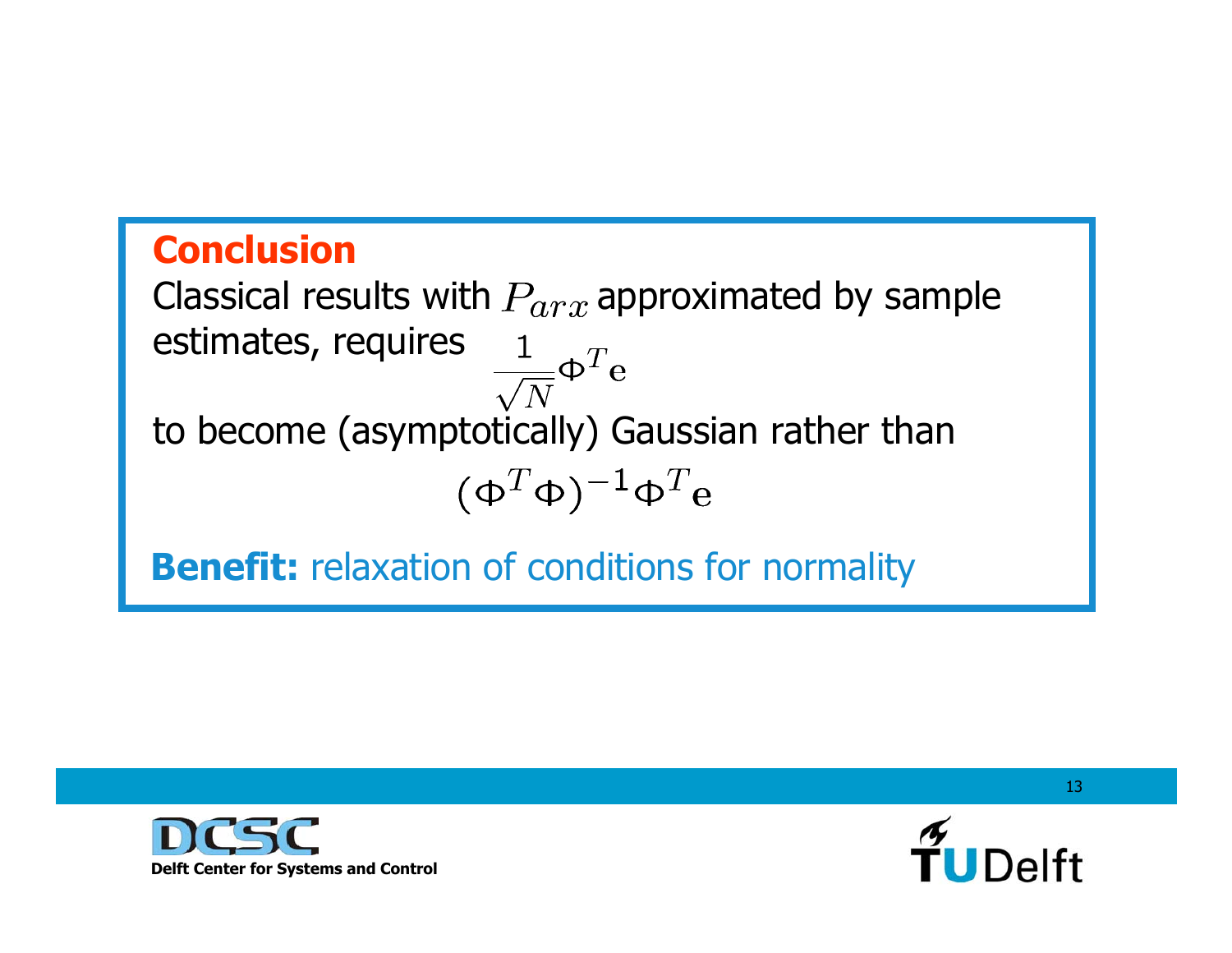**One step further**  $(\Phi^T \Phi)(\hat{\theta}_N - \theta_0) = \Phi^T \mathbf{e}$ With svd:  $\Phi^T = U \Sigma V^T$  it follows that  $\sum^{-1} U^T (\Phi^T \Phi) (\hat{\theta}_N - \theta_0) = V^T \mathbf{e}$ 

Lemma:If  $V^\text{\texttt{I}}$  unitary and random, and  ${\bf e}$  Gaussian with  ${\rm cov}({\bf e}){=}\sigma$ 2 I, and  $V^I$  and e independent, then  $V^I$  e is Gaussian with  $Cov = \sigma^2 I$ .

This would suggest that  $V^T$ e is Gaussian for any value of N.



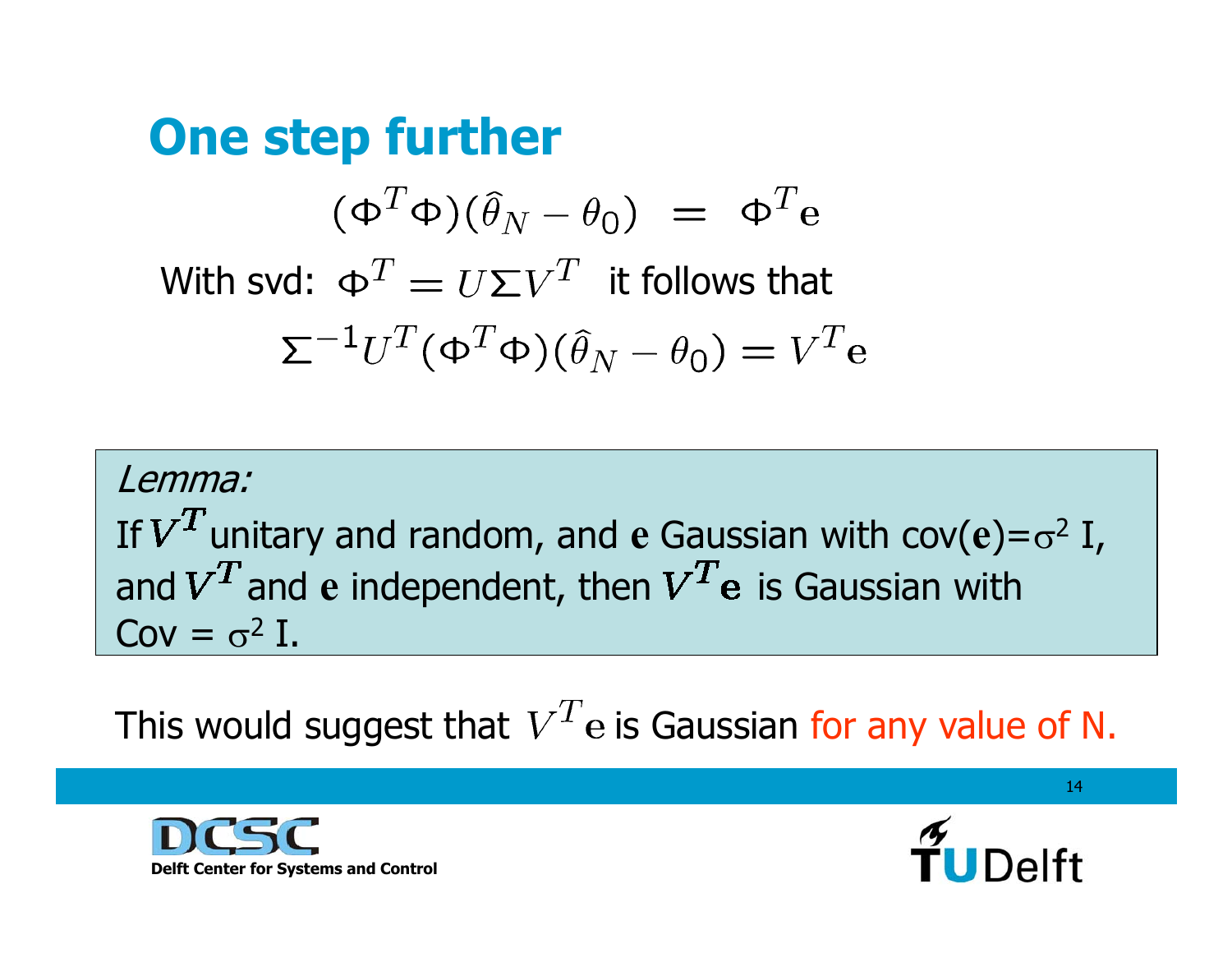# **Corresponding uncertainty**

Starting from:

$$
\Sigma^{-1}U^T(\Phi^T\Phi)(\widehat{\theta}_N-\theta_0)\in\mathcal{N}(0,\sigma_e^2I)
$$

It follows that (for finite  $N$ ):

$$
\theta_0 \in \left\{ \theta \mid (\widehat{\theta}_N - \theta)P^{-1}(\widehat{\theta}_N - \theta) \le c_\chi(\alpha, n)/N \right\} \quad \text{w.p.} \quad \alpha
$$

with 
$$
P = (\frac{1}{N} \Phi^T \Phi)^{-1} \sigma_e^2
$$

Only  $\sigma_e^2$  needs to be replaced by an estimated expression

Only problem: condition of independent  $V^T$  and e is not satisfied for ARX models

However: this does not appear devastating in practice!



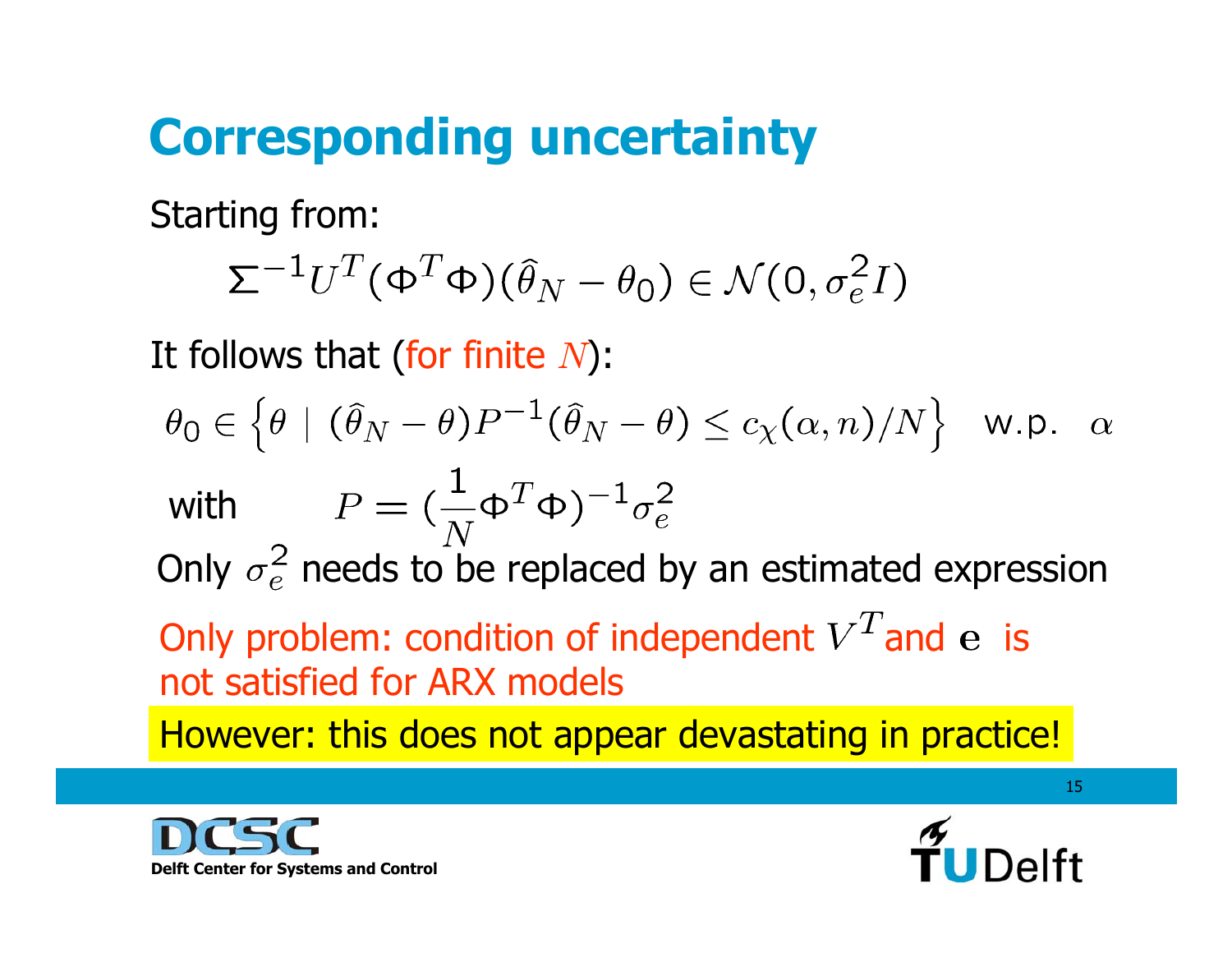# **Simulation example:**

First order ARX system:

$$
y(t) = \frac{0.5}{1 + 0.9q^{-1}}u(t) + \frac{1}{1 + 0.9q^{-1}}e(t)
$$

identified with 1st order ARX model.

Compare empirical distributions of

$$
\widehat{\theta}_N - \theta_0 = (\Phi^T \Phi)^{-1} \Phi^T e
$$

 $V^T$ e and

for different values of N,

on the basis of 5000 Monte Carlo simulations



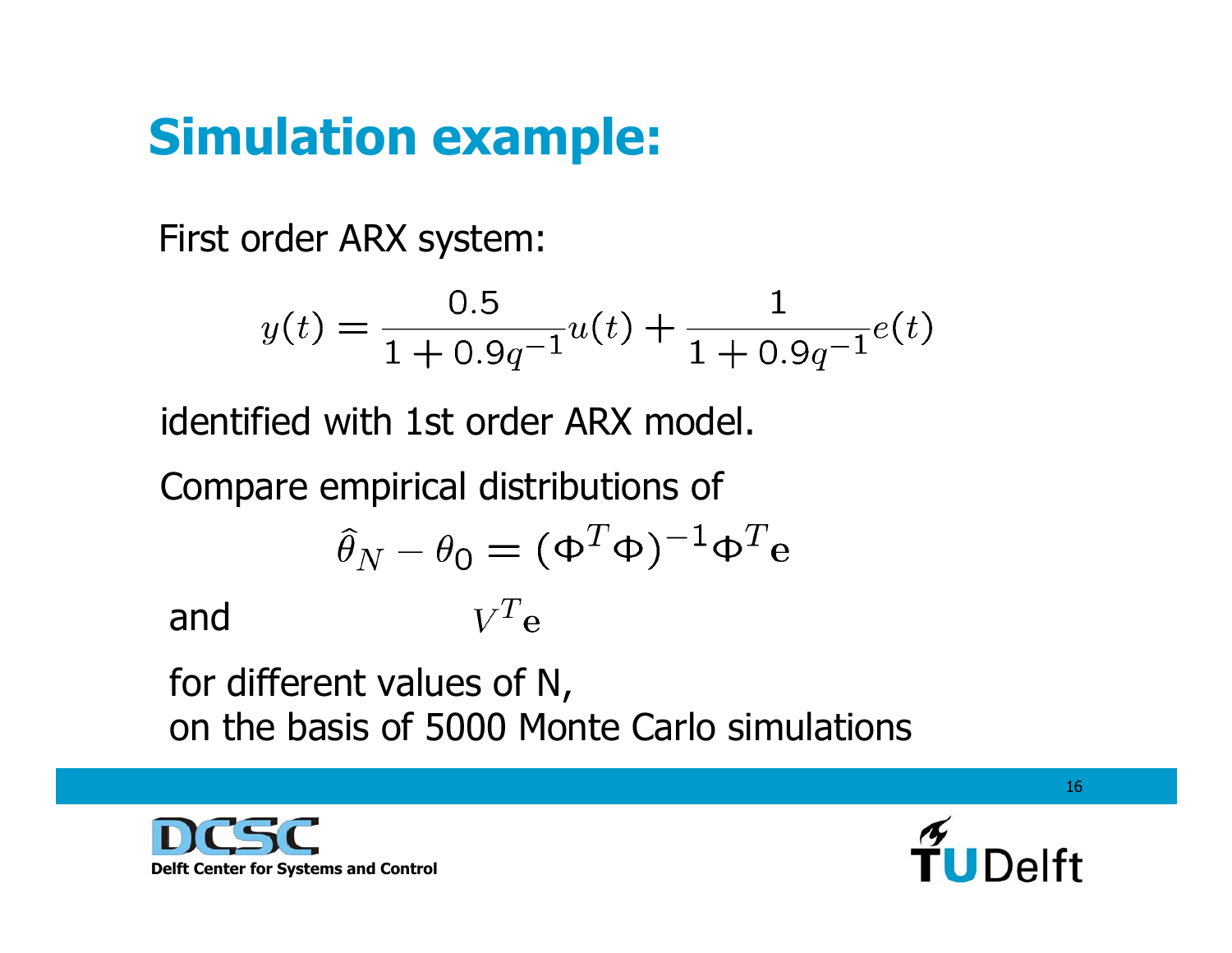#### Component related to numerator parameter:





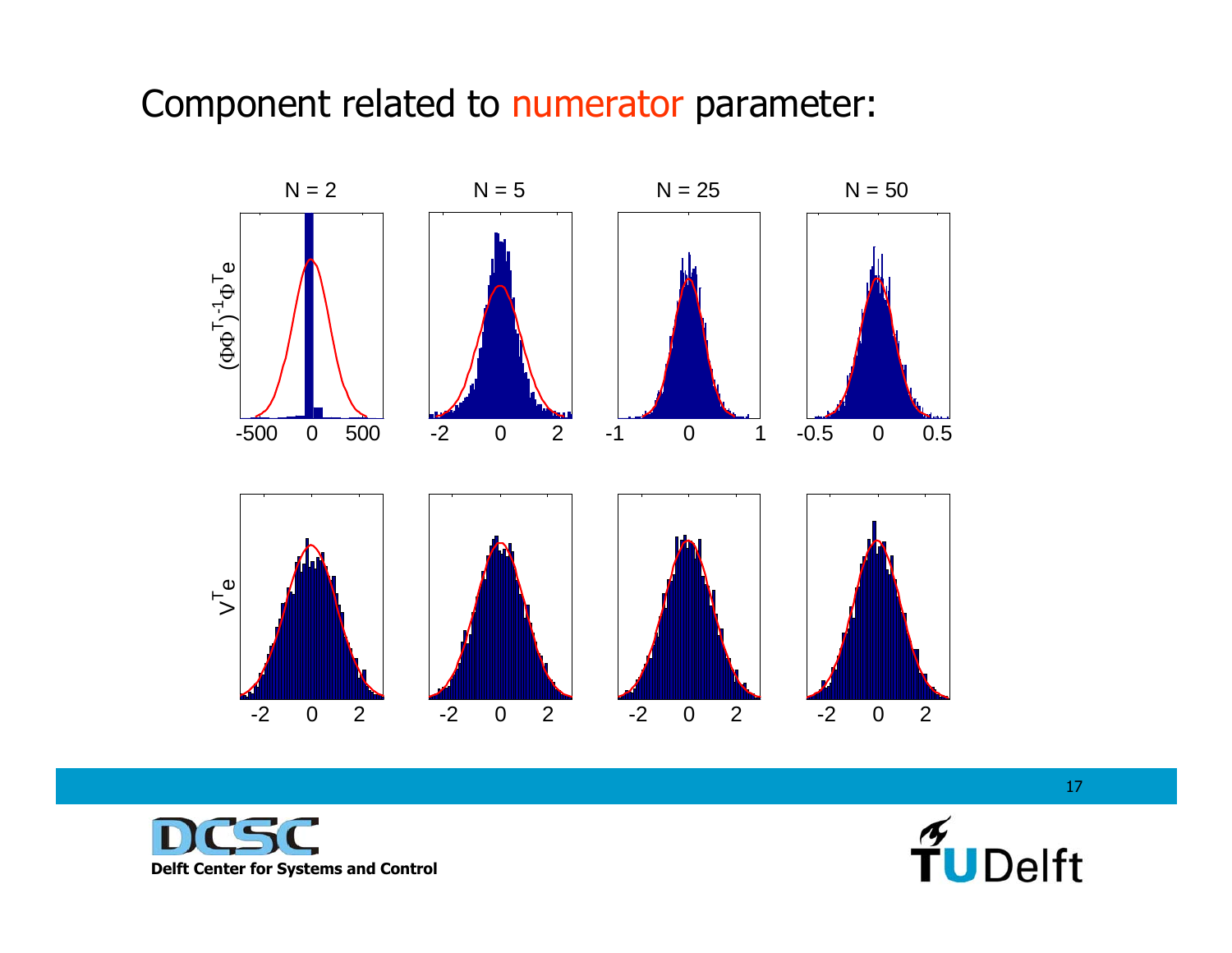#### Component related to denominator parameter: